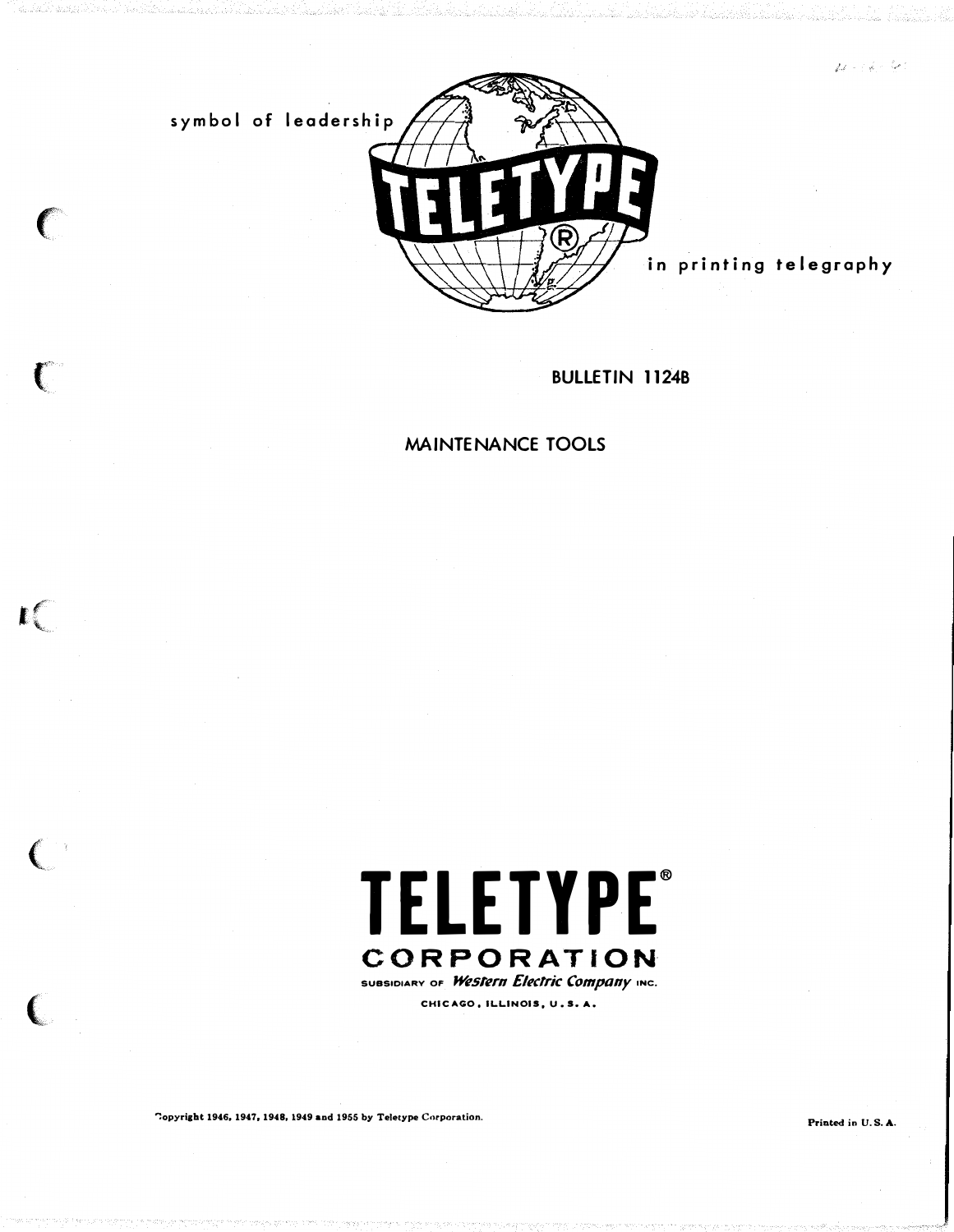

THE REPORT OF THE REPORT OF THE REPORT OF THE REPORT OF THE REPORT OF THE REPORT OF THE REPORT OF THE REPORT O<br>THE REPORT OF THE REPORT OF THE REPORT OF THE REPORT OF THE REPORT OF THE REPORT OF THE REPORT OF THE REPORT OF

an an a

**STERROOM**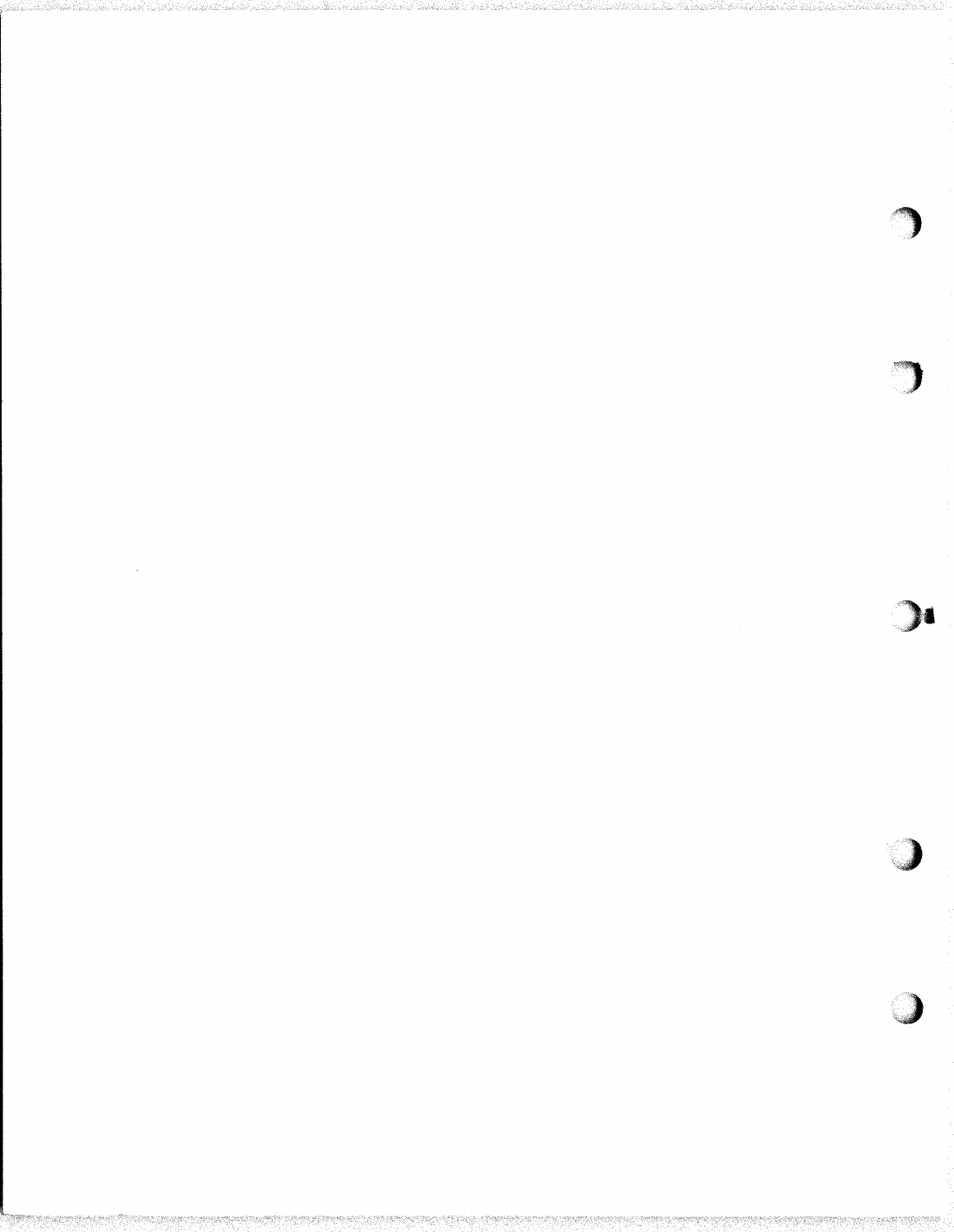LIST OF EFFECTIVE PAGES APRIL, 1959 {Supersedes April, 1958 Issue)

| Page          | Change    |  |
|---------------|-----------|--|
| <b>Number</b> | In Effect |  |
| 1 to 10       | Change 2  |  |

The above list indicates the effective pages as of the date of issue. Upon receipt of change pages, insert them numerically and discard any superseded pages.

# BELL SYSTEM ONLY

When ordering parts from this bulletin, prefix each number with the letters TP.

 $\big($ 

 $\mathbf C$ 

 $\big($ 

 $\big($ 

 $\big($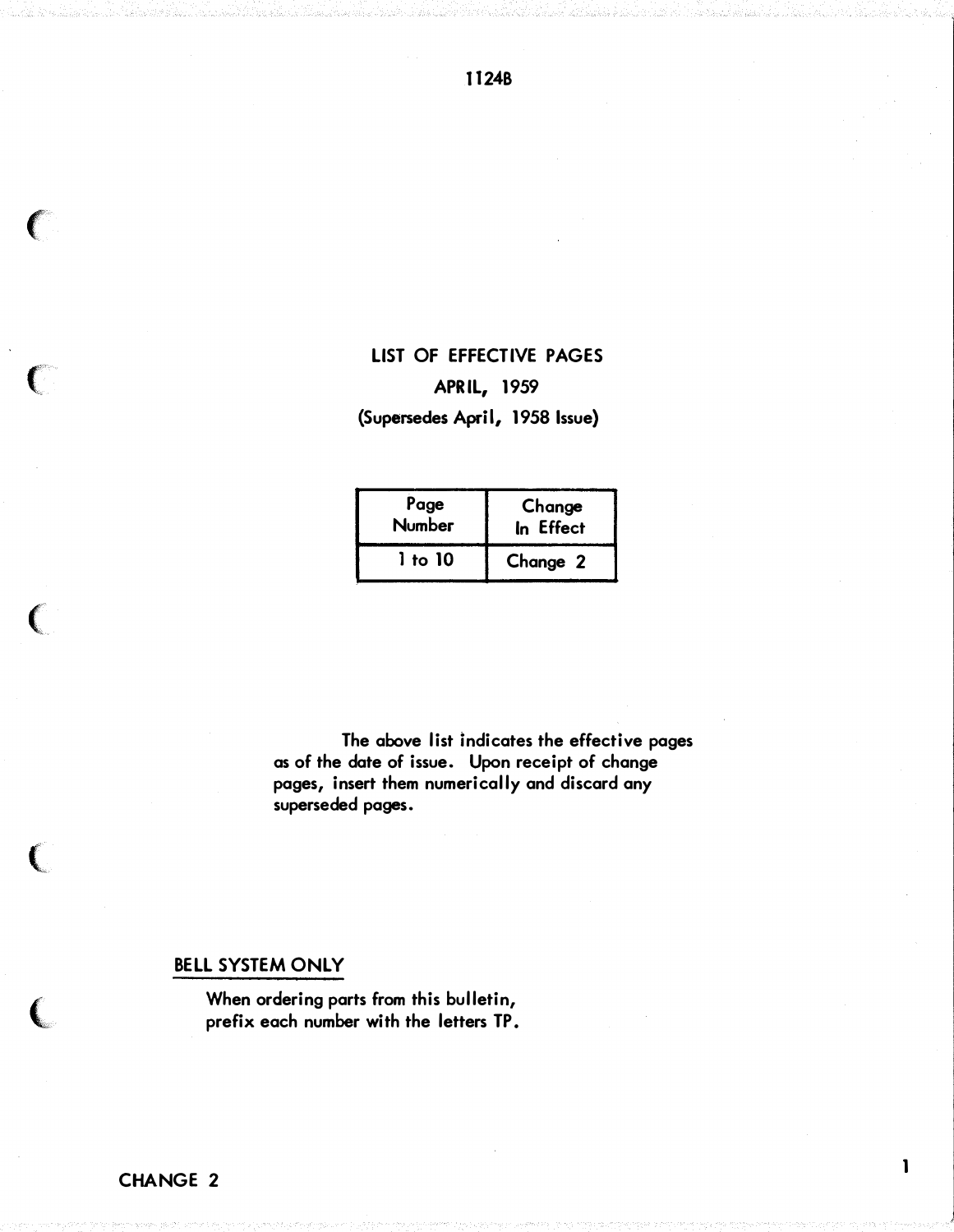

**CHANGE 2** 

 $II24B$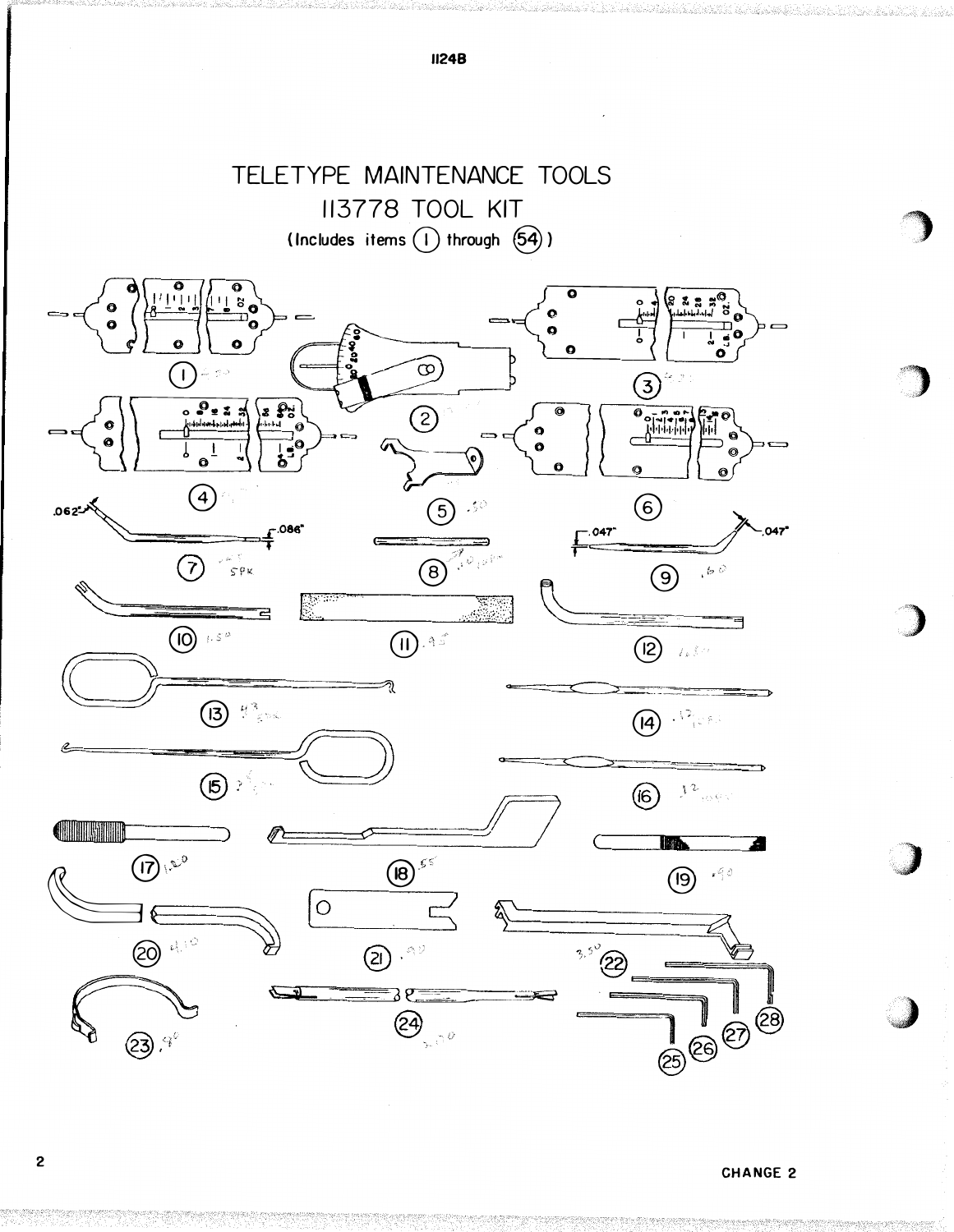## INDEX

| <b>Illustration</b>                               | Part          |                                                          |  |  |  |
|---------------------------------------------------|---------------|----------------------------------------------------------|--|--|--|
| <b>Number</b>                                     | <b>Number</b> | Description                                              |  |  |  |
| 1                                                 | 110443        | Spring Scale: 8 oz.                                      |  |  |  |
|                                                   | 152223        | Gram Scale: 70 Grams                                     |  |  |  |
|                                                   | 110444        | Spring Scale: 32 oz.                                     |  |  |  |
|                                                   | 82711         | Spring Scale: 64 oz.                                     |  |  |  |
| $\begin{array}{c}\n2 \\ 3 \\ 4 \\ 5\n\end{array}$ | 73370         | Selector Sword Gauge (15 Printer)                        |  |  |  |
| $\frac{6}{7}$                                     | 135059        | Spring Scale: 15 lb.                                     |  |  |  |
|                                                   | 6617 (2)      | Tommy Wrench (3-1/4" overall, 1/8" dia.)                 |  |  |  |
| 8                                                 | 72581<br>(2)  | Gauge Pin (15 Printer)                                   |  |  |  |
| 9                                                 | 73404         | <b>Tommy Wrench</b>                                      |  |  |  |
| 10                                                | 72574         | (Locking Bail)<br>Finger Holding Tool                    |  |  |  |
| 11                                                | 87698         | Abrasive Stone, Square $(4^n \times 1/2^n \times 1/2^n)$ |  |  |  |
| 12                                                | 72575         | Finger Bending Tool<br>(Locking Bail)                    |  |  |  |
| 13                                                | 75503         | Spring Hook - Push                                       |  |  |  |
| 14                                                | 151959        | Spring Hook - Pull                                       |  |  |  |
| 15                                                | 75765         | Spring Hook - Pull                                       |  |  |  |
| 16                                                | 151351        | Spring Hook - Pull                                       |  |  |  |
| 17                                                | 88993         | Contact Burnisher (3-5/8" long)                          |  |  |  |
| 18                                                | 72003         | Contact Spring Bender (.072" thick)                      |  |  |  |
| 19                                                | 91117         | Contact File (3–1/16 <sup>th</sup> long)                 |  |  |  |
| 20                                                | 116156        | Spanner Wrench                                           |  |  |  |
| 21                                                | 99947         | <b>Punch Block Cleaning Tool</b>                         |  |  |  |
| 22                                                | 124134        | Spring Adjuster                                          |  |  |  |
| 23                                                | 152292        | Armature Clip (28 Printer)                               |  |  |  |
| 24                                                | 151384        | <b>Screw Holder with Blades</b>                          |  |  |  |
| 25                                                | 104457        | Hexagon Key Wrench (.050" #4 Set Screw)                  |  |  |  |
| 26                                                | 124682        | Hexagon Key Wrench (1/16" #6 Set Screw)                  |  |  |  |
| $\boldsymbol{\mathit{Z}}$                         | 110271        | Hexagon Key Wrench (5/64" #8 Set Screw)                  |  |  |  |
| 28                                                | 159841        | Hexagon Key Wrench (3/32" #10 Set Screw)                 |  |  |  |

Note:

Order by part number. Do not use illustration reference number.

 $\epsilon$ 

 $\big($ 

 $\epsilon$ 

(

 $\overline{C}$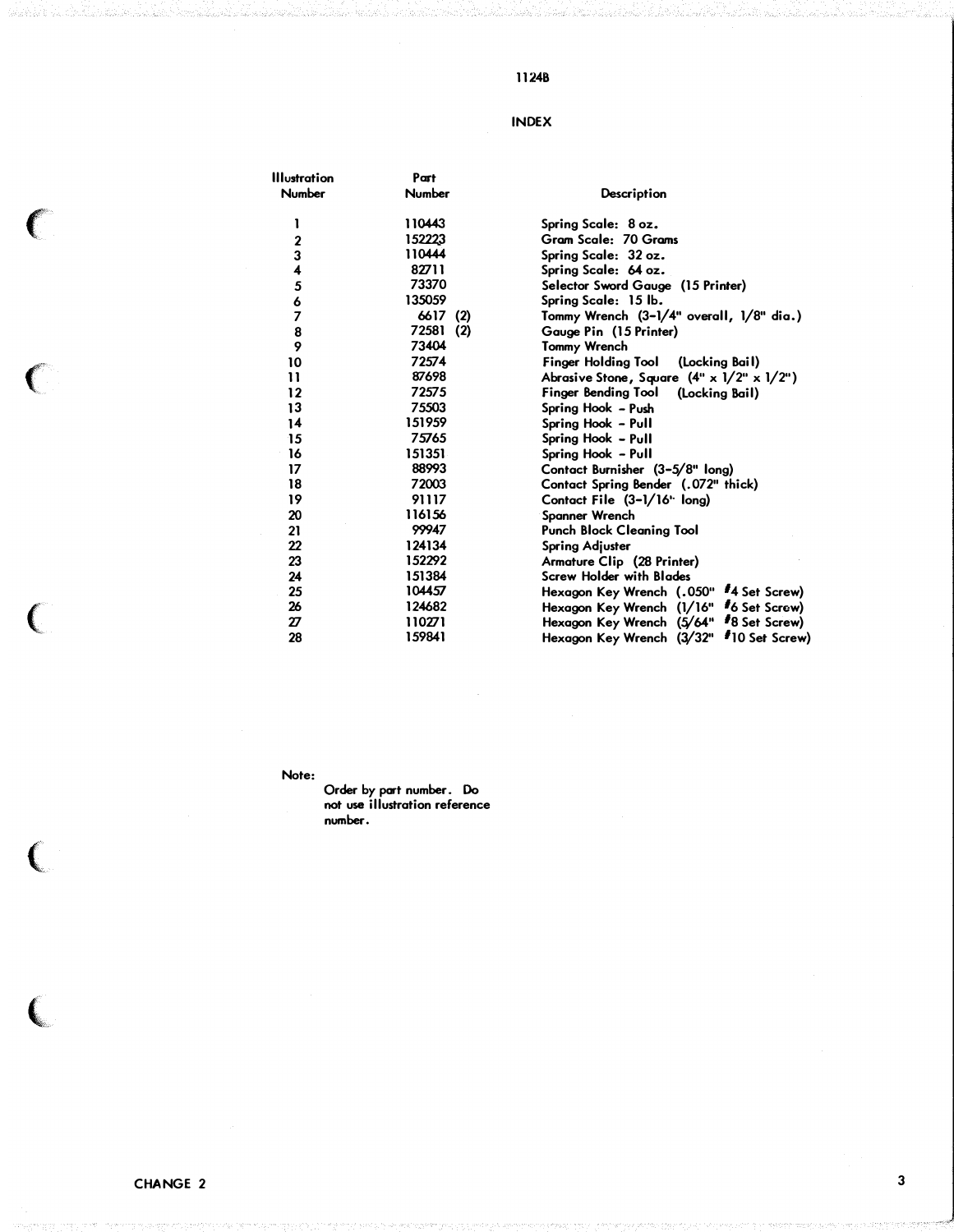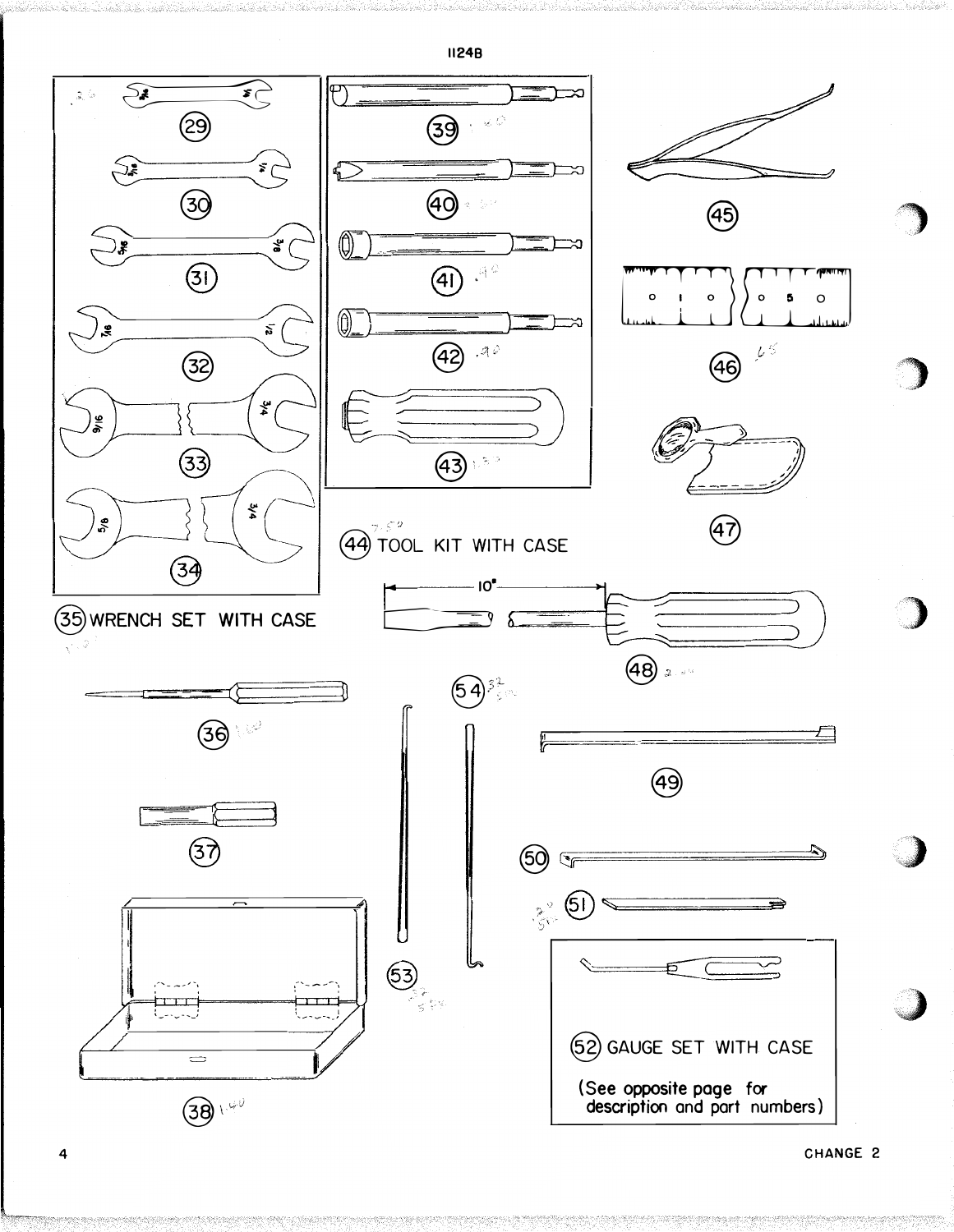### 1124B

#### INDEX

#### Illustration Part<br>Number Number Description ·"-" 29 129534 Obi. Open End Wrench (3/16" & 1/4" Stamped Jl) 30 152837 (2) Obi. Open End Wrench (3/16" & 1/4") 31 152835 (2) Obi. Open End Wrench (5/16" & 3/8") -� 32 129536 Obi. Open End Wrench (7/16" & 1/2") الم به الكتاب التي التي التي ينتشر التي ينتشر التي ينتشر التي ينتشر التي ينتشر التي ينتشر التي ينتشر التي التي<br>أكثر التي التي التي التي ينتشر التي ينتشر التي ينتشر التي ينتشر التي ينتشر التي ينتشر التي ينتشر التي ينتشر ال 34 129535 Obi. Open End Wrench (5/8" & 3/4") 35 113756 Wrench Set with 135060 Leatherette Tool Roll 36 95368 Screwdriver 37 125752 Socket Wrench (3/16" Hex.)<br>38 17618 Case for Small Tools 38 77618 Case for Small Tools 39 135680 Selector Armature Adjusting Blade 40 135679 Retaining Disk Adjusting Blade 41 135678 Socket Wrench (5/16" Hex.)<br>42 135677 Socket Wrench (1/4" Hex.) 42 135677 Socket Wrench (1/ 4" Hex.) 43 135676<br>44 113777 44 113777 11377 Tool Kit with 135675 Leatherette Tool Roll<br>45 151392 Tweezers 45 151392 Tweezers 46 95960 Tape Gauge 73408 Magnifier with Case ः <sup>ः 48</sup> 129848 Screwdriver (10" blade) 49 94645 Screwdriver (90° offset) 50 94644 Screwdriver (30° offset) Universal Function Bar Tool  $54.55$ 52 117781 Gauge Set with 117375 Cose, includes the following:

|       |                                |       |       | Shape         | Thickness |
|-------|--------------------------------|-------|-------|---------------|-----------|
|       |                                | 93811 | Gauge | Round         | .030      |
|       |                                | 93822 | Gauge | Flat          | .004      |
|       |                                | 93823 | Gauge | Flat          | .005      |
|       |                                | 93824 | Gauge | Round         | .018      |
|       |                                | 93825 | Gauge | Round         | .025      |
|       |                                | 93827 | Gauge | Round         | .055      |
|       |                                | 93828 | Gauge | Round         | .012      |
|       |                                | 93833 | Gauge | Flat          | .003      |
|       |                                | 96356 | Gauge | Flat          | .002      |
|       |                                | 96358 | Gauge | Flat-Brass    | .002      |
|       |                                | 96360 | Gauge | Flat          | .006      |
|       |                                | 96362 | Gauge | Flat-Phosphor | .007      |
|       |                                |       |       | <b>Bronze</b> |           |
| Note: |                                | 96364 | Gauge | Flat          | .010      |
|       | Order by part number. Do       | 96369 | Gauge | Round         | .006      |
|       | nat use illustration reference | 96371 | Gauge | Round         | .008      |
|       | numbers.                       | 96373 | Gauge | Round         | .010      |
|       |                                | 96375 | Gauge | Round         | .015      |
|       |                                | 96377 | Gauge | Round         | .020      |
|       |                                | 96383 | Gauge | Round         | .035      |
|       |                                | 96385 | Gauge | Round         | .040      |
|       |                                | 96389 | Gauge | Round         | .045      |
|       |                                | 96391 | Gauge | Round         | .050      |
|       |                                | 96393 | Gauge | Round         | .060      |
|       |                                | 96399 | Gauge | Round         | .065      |
|       |                                | 96401 | Gauge | Round         | .070      |
|       |                                | 96403 | Gauge | Round         | .075      |
|       |                                | 96405 | Gauge | Round         | .080      |
|       |                                | 98136 | Gauge | Round         | .037      |
|       |                                |       |       |               |           |

 $\ddot{\phantom{a}}$ 

53 142554 Spring Hook - Pull 142555 Spring Hook - Push

 $C$ HANGE 2 5

 $\big($ 

 $\big($ 

 $\big($ 

 $\big($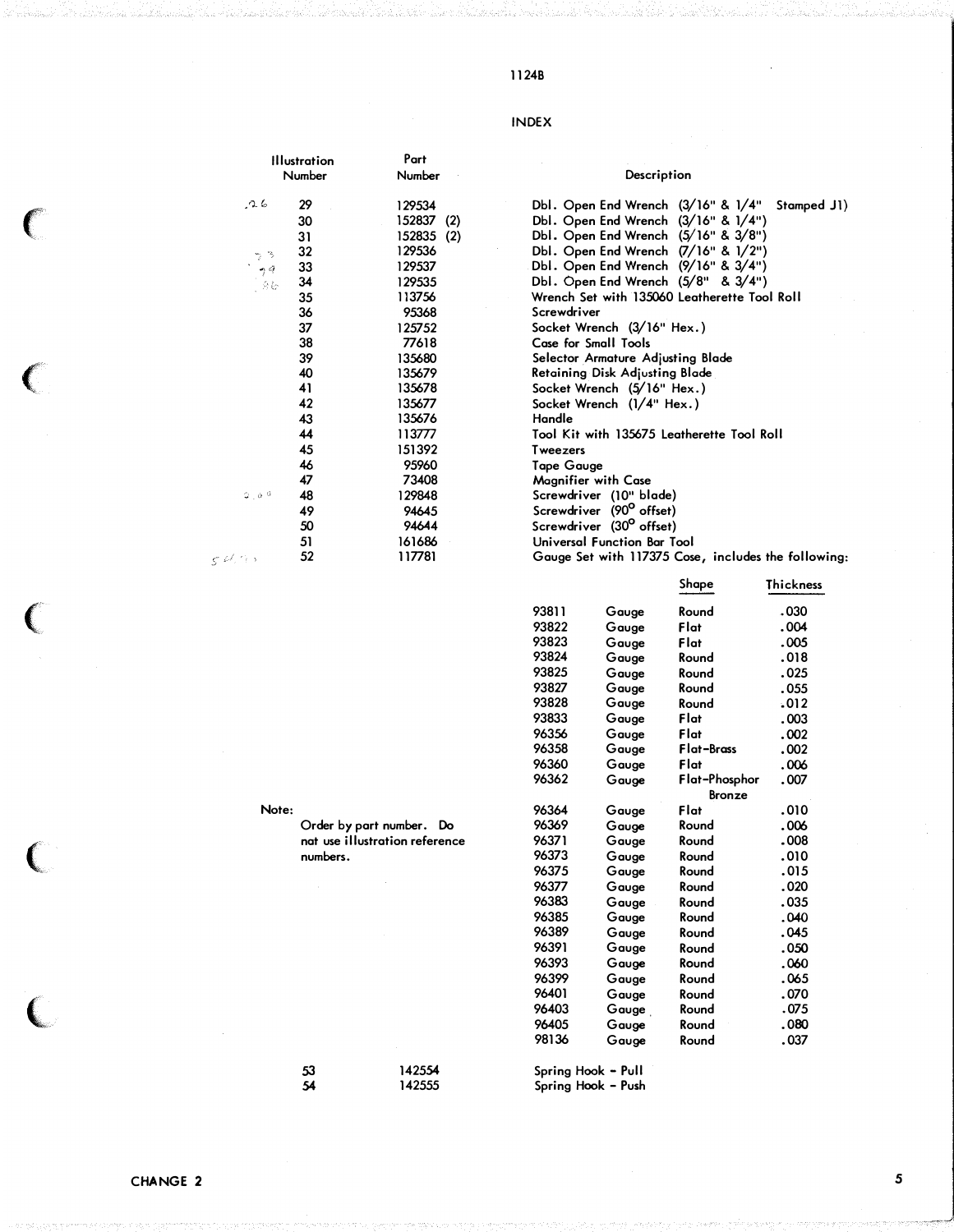

**CHANGE 2** 

 $\epsilon$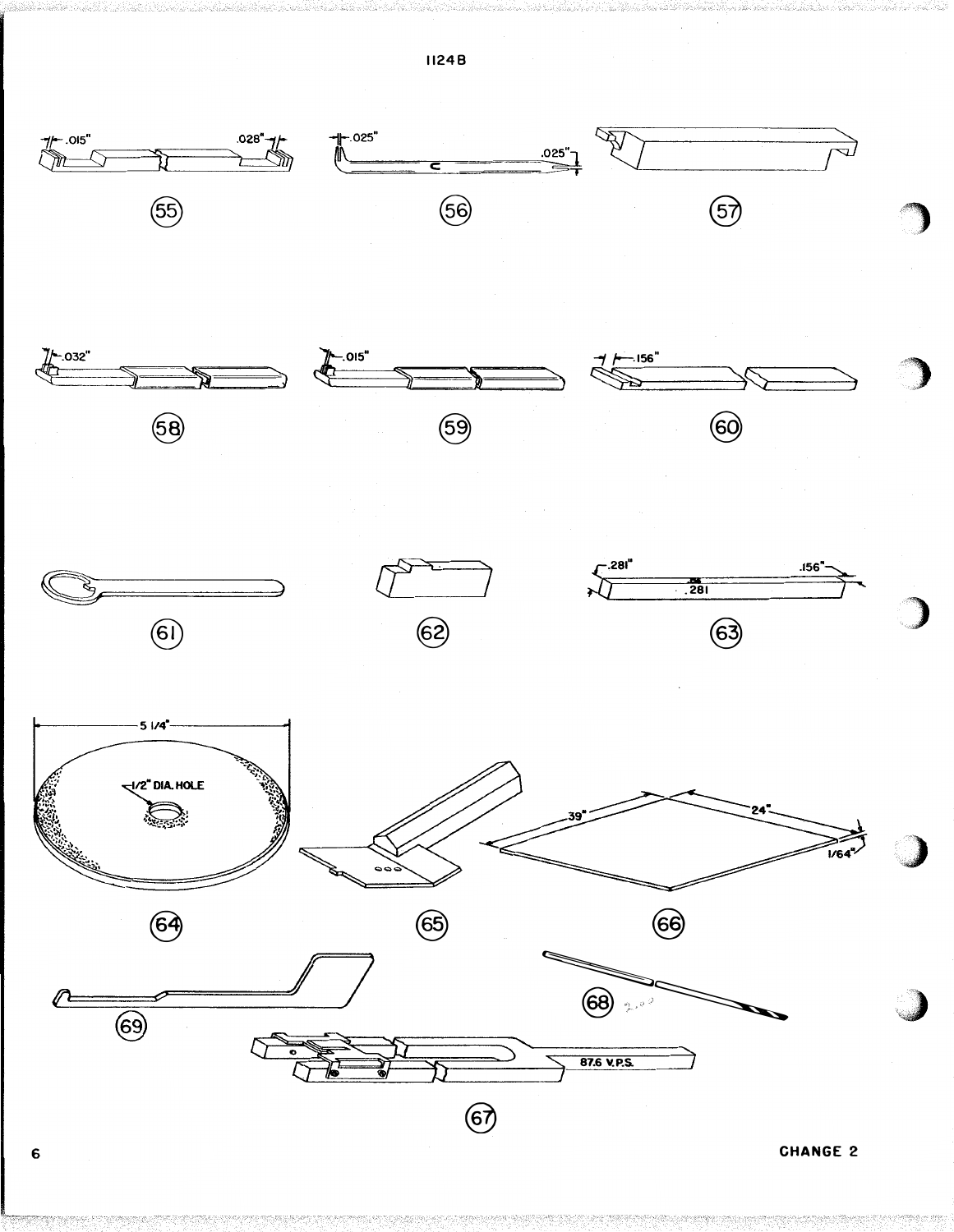## 112-48

## INDEX

| <b>Illustration</b><br><b>Number</b> | Part<br><b>Number</b> | Description                                        |
|--------------------------------------|-----------------------|----------------------------------------------------|
|                                      |                       |                                                    |
| 55                                   | 98055                 | Spring Bender (Pullbar Contacts)                   |
| 56                                   | 110445                | <b>Contact Spring Bender</b>                       |
| 57                                   | 103534                | Bending Tool (Vertical Link Bracket)               |
| 58                                   | 114199                | Contact Spring Adjuster (W.E.Co. 507A)             |
| 59                                   | 114200                | Contact Spring Adjuster (W.E.Co. 505A)             |
| 60                                   | 116799                | <b>Bending Tool (Multiple Transmitters)</b>        |
| 61                                   | 121038                | Wrench (Main Clutch Sleeve - Sotus)                |
| 62                                   | 99391                 | Gauge (Switching Contacts)                         |
| 63                                   | 118530                | Gauge (Sotus)                                      |
| 64                                   | 101424                | Sanding Disk                                       |
| 65                                   | 73517                 | Gauge (Feed Wheel Detent Positioning)              |
| 66                                   | 124828                | Maintenance Pad (Nylon Fiber)                      |
| 67                                   | 103628                | Tuning Fork                                        |
| 68                                   | 139676                | Drill (Removal of Main Shaft Wick –<br>15 Printer) |
| 69                                   | 121550                | Contact Spring Bender (.055" thick)                |

Note:

 $\big($ 

€

 $\overline{C}$ 

 $\bigcap$ 

Order by part number. Da nat use illustration reference number.

CHANGE 2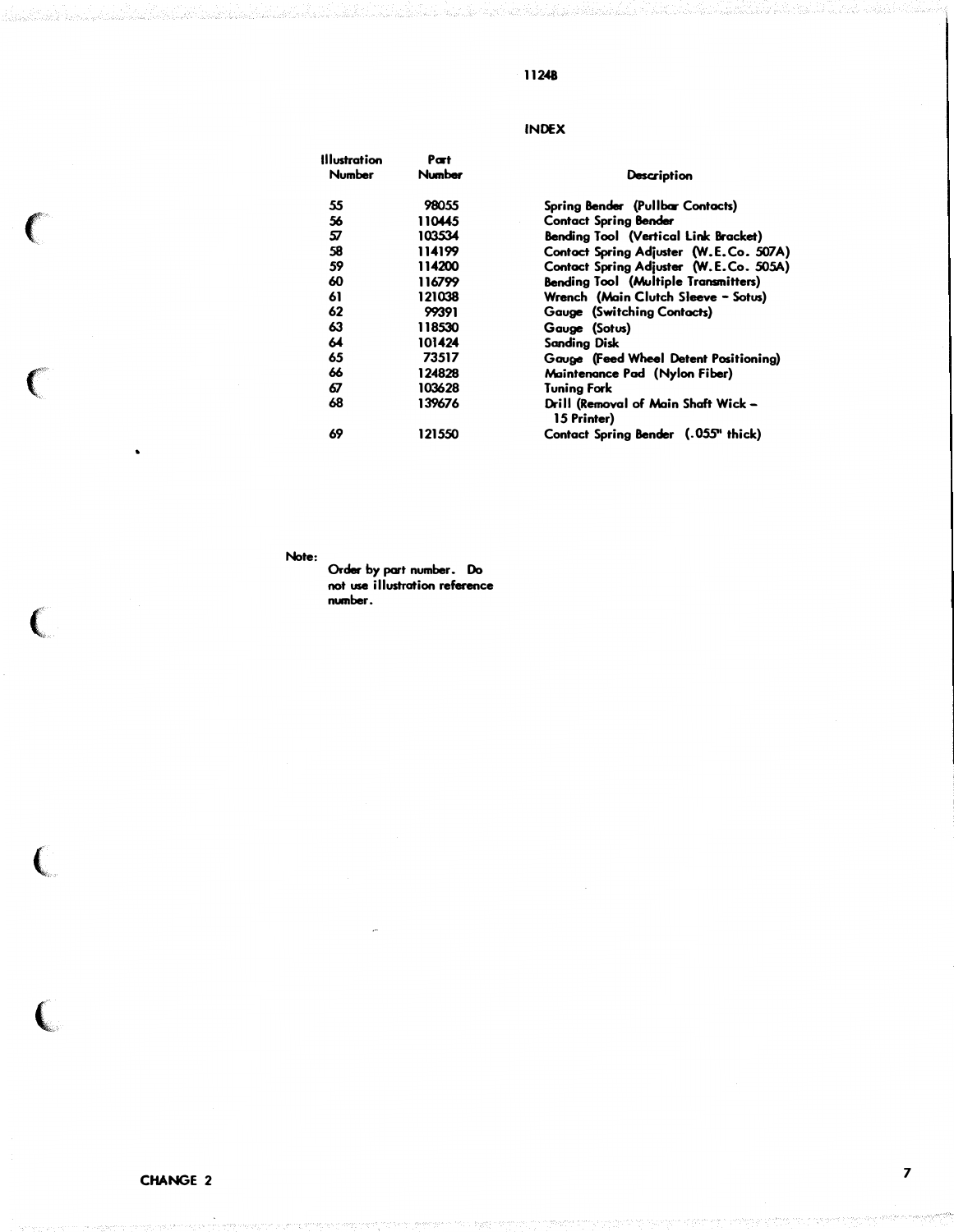

CHANGE 2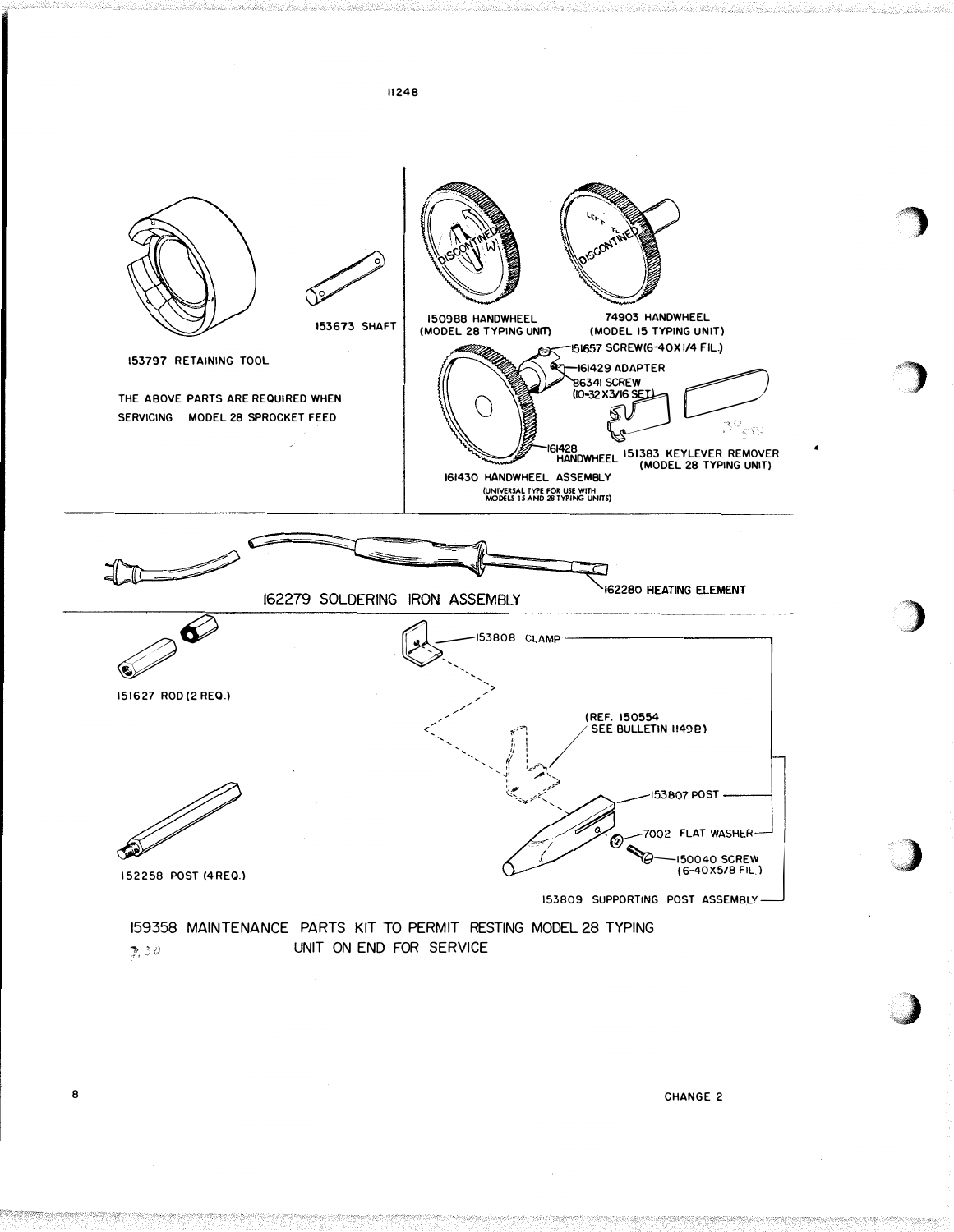



156170 CONTACT ADJUSTING TOOL



159841 HEXAGON KEY WRENCH ( # 10 SET SCREW}



104457 HEXAGON KEY WRENCH (<sup>#</sup>4 SET SCREW)



159926 PUNCH BAIL ARM GAUGE w/ PIN



159133 TOP PLATE ADJUSTING GAUGE



159114 TOOL KIT

**CONTRACTOR** 

€